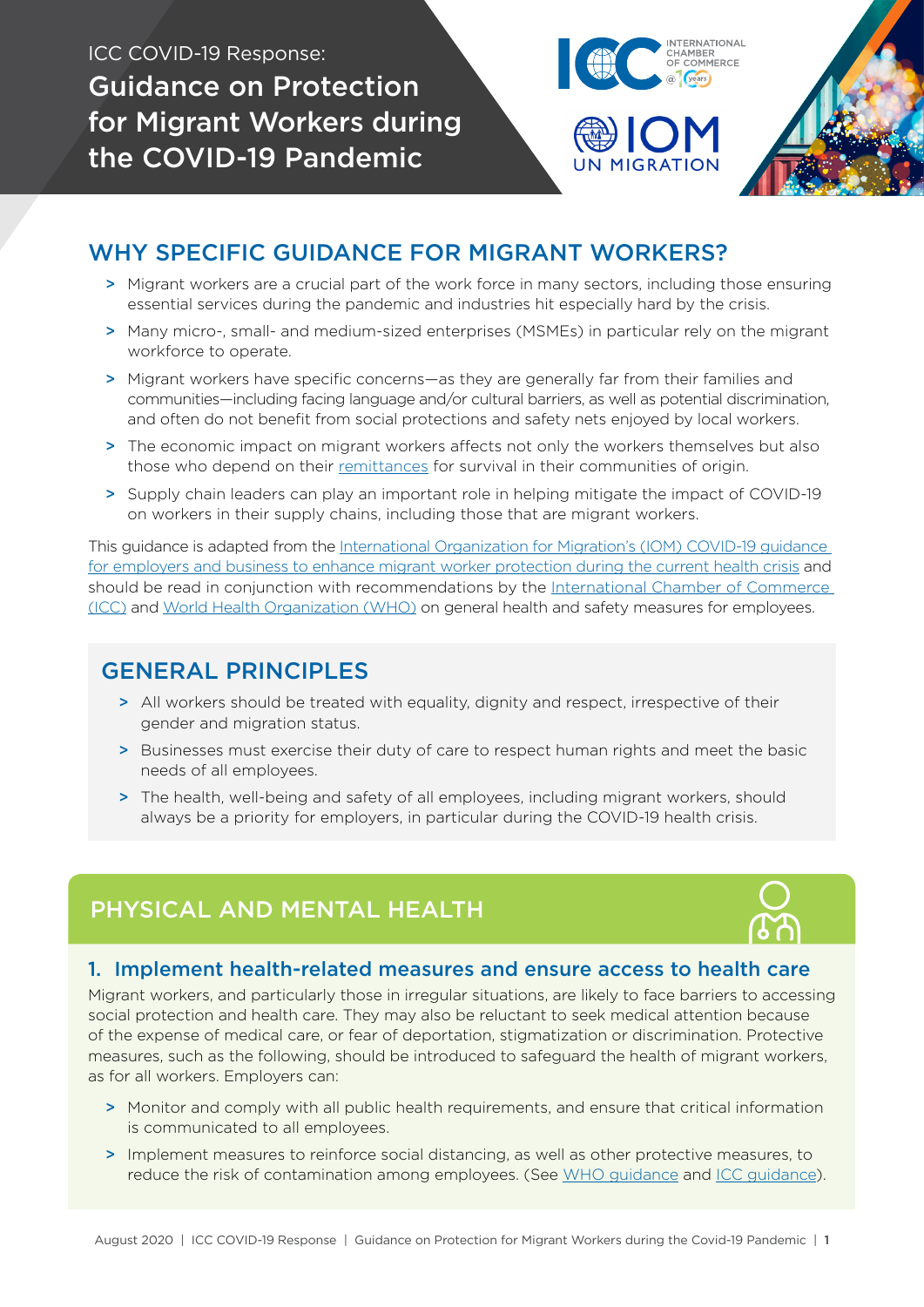- > Reduce risks of contagion during workers' travel to the workplace through information and compliance with health requirements.
- > Provide flexible work arrangements.
- > Provide access to translators for medical or hospital visits, or other communications with medical professionals.

#### 2. Mitigate stress and anxiety related to COVID-19

Migrant workers may face elevated levels of stress and anxiety related to COVID-19. They are isolated and far from their homes, families and support networks, and may also fear deportation if they lose their jobs and work permits, or contract the virus. Employers can:

- > Refer workers to psycho-social support, counselling services and hotlines.
- > Facilitate contact to consular services, civil society organisations and diaspora groups.
- > Combat rumours and the spread of disinformation or false information that contribute to increased anxiety by communicating only verified news and information.
- > Provide unhindered access to Internet services, including in dormitories, to allow regular contact with family members and loved ones at home.

This [WHO guidance](https://www.who.int/docs/default-source/coronaviruse/coping-with-stress.pdf?sfvrsn=9845bc3a_8) is also a useful tool for dealing with stress related to COVID-19.

#### 3. Provide access to social protection, including social security

Migrant workers may not have access to social security safety nets, especially if their situation is irregular. Employers can:

- > Identify ways to support any government social protection measures, including by facilitating access by workers to health and unemployment insurance.
- > Regularise workers where steps can be taken to do so.
- > Guarantee (and extend) paid sick leave, especially for women who are often primary caregivers, to ensure income security for the sick and caregivers, in case of worker or family illness related to COVID-19.

#### 4. Communicate with migrant workers

During times of crisis, open channels of communication and dialogue between all relevant parties, including workers and recruiters, are vital. Employers can:

- > Transmit targeted COVID-19 related information to workers, including migrants, and collect regular feedback from all migrant workers to understand and take into account their needs and concerns.
- > Ensure that all employees, including migrants and employees of third-party contractors in the workplace, understand that anyone displaying [symptoms of COVID-19,](https://www.who.int/news-room/q-a-detail/q-a-coronaviruses) should self-isolate at home and seek appropriate medical attention .
- > Communicate to migrant workers:
	- **—** clear guidance on when, where and how to seek medical assistance;
	- **—** up-to-date legal and administrative advice, assistance and information in cases where their jobs are impacted; and
	- **—** the necessary documentation required should they have to leave the workplace.
- > Use educational leaflets, posters, and other visual media with text translated into all represented languages.
- > Ensure that workers living in employer accomodation and all support staff are informed of, and comply with, all new hygiene requirements.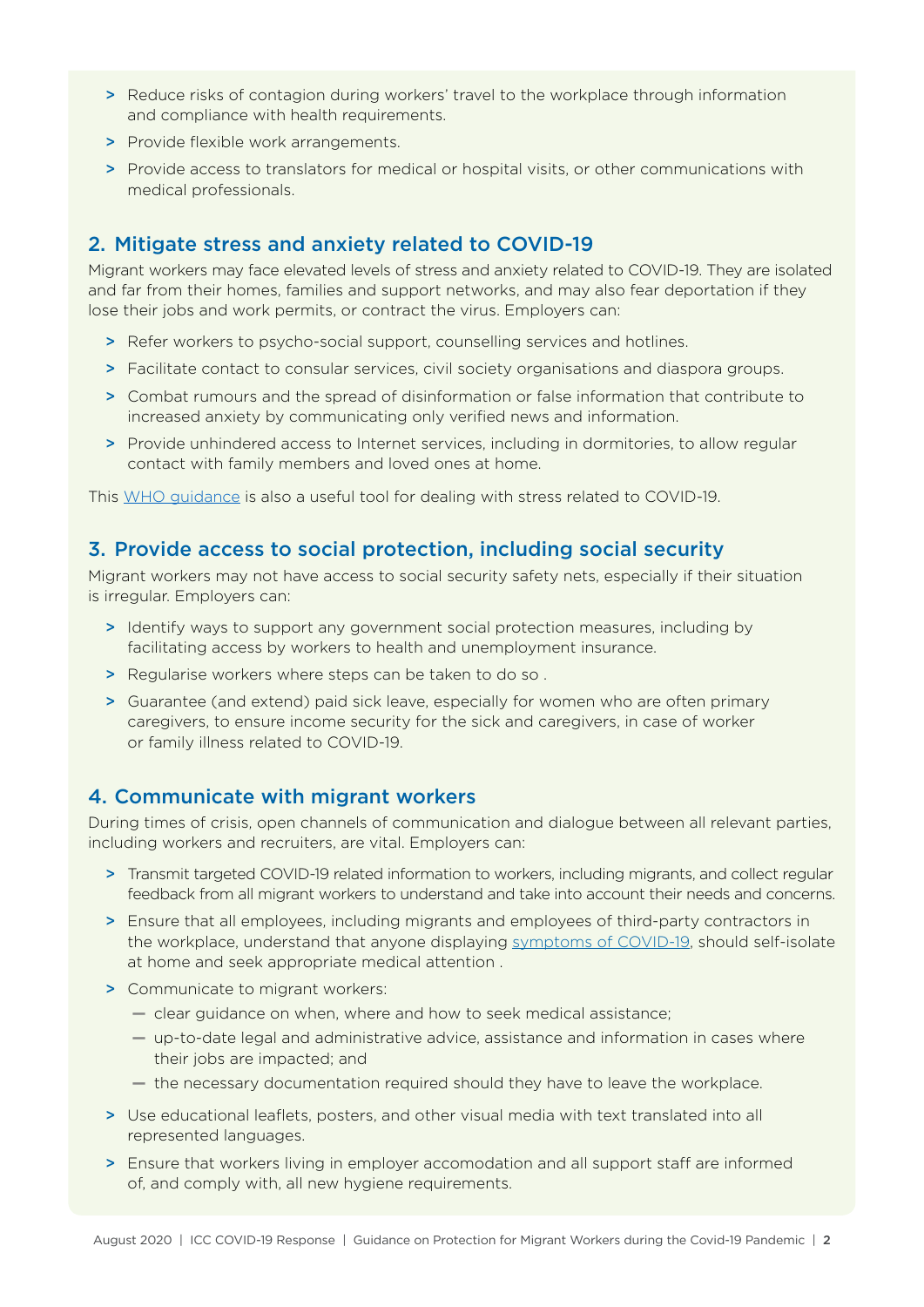# LIVING AND WORKING CONDITIONS



## 5. Adapt the living conditions of migrant workers

Migrant workers may live on-site or in employer-owned or -operated accommodation. Actions should be taken to verify that conditions are safe, hygienic and reflect the current requirements of social distancing. Employers can:

- > Reorganise living arrangements to ensure social distancing in sleeping, eating and washing arrangements.
- > Ensure access to essential needs, such as potable water, food, and electricity, as well as emergency and health services.
- > Ensure follow-up and implementation of cleaning and hygiene measures.
- > Effectively isolate and provide medical assistance for employees with symptoms of, or who have tested positively to, COVID-19.
- > Engage third party landlords to prevent evictions from third party housing, or consider temporary coverage of accommodation and food costs, in the event of reduced salaries resulting from workplace closures or slowdowns.

## 6. Combat xenophobia and social exclusion during the crisis

The risk of heightened xenophobia and discrimination against migrants has increased during the pandemic. Employers should:

- > Take steps to prevent and address discrimination, xenophobia and/or exclusion related to migrant workers and COVID-19 (e.g. through additional training and awareness-raising for all workers).
- > Establish a mechanism through which workers can report, in confidence, incidents of harassment, discriminatory or other inappropriate behaviour to their supervisor, human resources representative or management, and act upon and remedy all confirmed cases.

## 7. Safeguard the rights of migrant workers in times of crisis

It is essential that employers observe and comply with all relevant laws, regulations, and collective agreements related to employment and working conditions during this exceptional situation. Employers can:

- > Ensure that workers do not face excessive or forced overtime and continue to enjoy necessary daily and weekly rest periods.
- > Meet legal obligations in the case of worker redundancies and layoffs, including requirements pertaining to notice periods and compensation, and responsibilities related to return assistance.
- > Ensure access by migrant workers to their identity and travel documents at any time.
- > Restrict migrant workers' freedom of movement only to the extent necessary to prevent the spread of the virus, while clearly communicating this.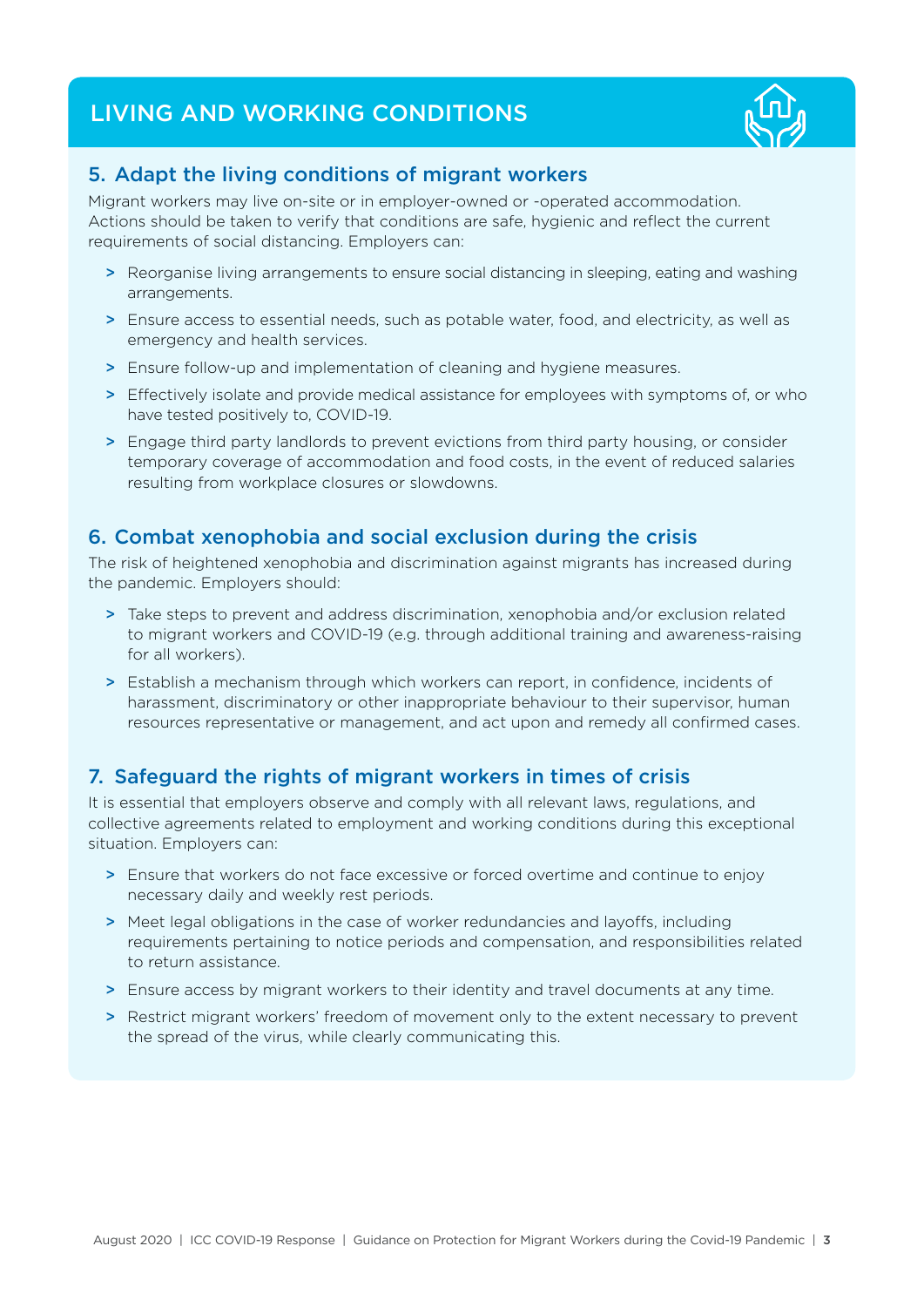# ECONOMIC SUPPORT



### 8. Ensure payment of wages and economic well-being of migrant workers

Migrant workers often incur financial debt to pay for their recruitment and depend on regular and timely income during employment abroad. Non-payment of wages due to production stoppage or lay-offs can have severe negative impacts on the livelihood of migrants and their families. Changes to wages or hours worked may also be constrained by visa or immigration requirements. Employers should:

- > Make all efforts, to the extent possible, to support migrant workers financially through continued wage payments during the COVID-19 pandemic.
- > Uphold responsibilities to ensure the reimbursement of any recruitment-related fees and costs when it is discovered that these have been paid by migrant workers, whether laid-off, on furlough or in active employment.

## 9. Assist with the return of migrant workers during the pandemic

Migrant workers may be obliged to return to their communities of origin because of the pandemic but will often not have the funds to do so. Employers can:

- > In cases involving the return of migrant workers:
	- **—** Organise and pay for migrants' return to countries of origin in coordination with labour recruiters under existing contractual obligations, and civil society organisations, as appropriate.
	- **—** Explain the safety rules that apply during and after travel (e.g. mandatory quarantine).
- > Coordinate with labour recruiters to organise and pay for return travel to communities of origin when jobseekers were recruited but could not travel due to the pandemic.
- > Explore with government, recruiters, and other relevant institutions, where other options are not available, the possibility of unlocking funds (e.g. bonds placed as guarantees during migrant worker recruitment, migrant welfare funds, etc.).

## ETHICAL RECRUITMENT



#### 10. Ensure ethical recruitment in periods of crisis

It is imperative to ensure the ethical recruitment of migrant workers during the crisis, taking into account the higher risks of unethical practices due to current travel restrictions. Employers can:

- > Use remote interview technologies to reduce travel and in-person meetings.
- > Ensure that additional costs related to health checks, official documentation, and due diligence are not borne by migrant workers.
- > Ensure, in coordination with recruiters, measures to observe social distancing; protect migrant health during all stages of travel; respect local quarantine regulations; and provide provisions for appropriate accommodation and services in the country of destination.
- > Ensure that any recruitment "on-hold" because of the crisis does not result in jobseekers being held by recruiters for indefinite periods of time.
- > Develop action plans ahead of time to guarantee ethical recruitment when full production and service resumes to prepare for pressures to return to "business as usual" as quickly as possible.